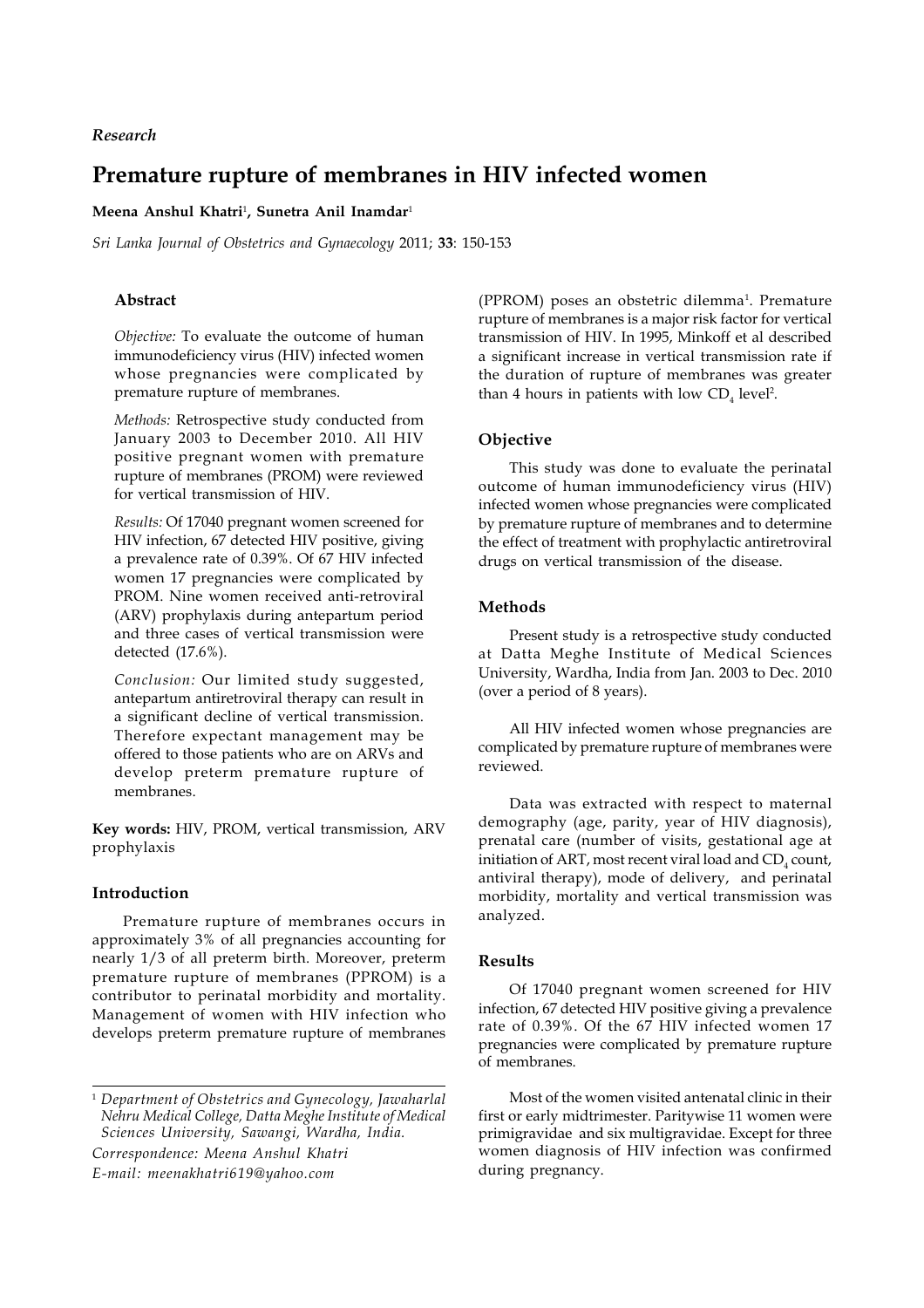#### *Premature rupture of membranes in HIV infected women*

All the women who attended antenatal clinic regularly were screened for viral load and  $\mathrm{CD}_\mathrm{_4}$  count and initiated on highly active antiviral therapy (HAART) in early midtrimester. Five patients (patient 6,10,13,14 and 16) failed to receive antiretroviral therapy (ARVs) due to poor follow up in prenatal clinic, three patients received AZT monotherapy.

Incidence of PROM was 25.37%. Of 17 cases with PROM, 9 patients received antepartum HAART and continued at the time of PROM and remaining 8 cases received single dose of Nevirapine and intravenous Zidovudine during labour.

All the patients received prophylactic antibiotics. Antenatal steroids were given to the patients presented with PPROM before 32 weeks of gestation.

Maximum latency period from PROM to delivery was 72 hrs. Three patients delivered vaginally and rest of the patients delivered by cesarean section. Women who failed to receive antepartum antiretroviral therapy (ARVs) were administered intravenous Zidovudine and Nevirapine during labor and the newborns were given syrup Nevirapine or Zidovudine as recommended.

All women were counseled for artificial formula for infant feeding in order to prevent perinatal transmission of HIV. Three cases of vertical transmission were detected 17.6% (3 of 17 patients).

However none of the 9 patients who received prenatal HAART had vertical transmission. All the three cases of vertical transmission 37.5% (3 of 8) were from those patients who did not receive HAART. These results occurred irrespective of duration of rupture of membranes, gestational age, maternal viral load and  $\mathsf{CD}_4$  count.

| Patient      | Age    | Parity      | HIV diagnosis<br>in Pregnancy | Duration of<br>HIV infection<br>(in years) | Viral load<br>(copies/ml) | CD <sub>a</sub> count<br>$(abs/mm^3)$ | Antepartum<br>therapy                |
|--------------|--------|-------------|-------------------------------|--------------------------------------------|---------------------------|---------------------------------------|--------------------------------------|
| $\mathbf{1}$ | 22     | Primi       | Yes                           | $\mathbf{0}$                               | NA                        | NA                                    | Combivir                             |
| 2            | 26     | Primi       | Yes                           | $\mathbf{0}$                               | NA                        | NA                                    | <b>AZT</b>                           |
| 3            | 24     | Primi       | Yes                           | $\mathbf{0}$                               | < 50                      | 884                                   | Combivir                             |
| 4            | 19     | Primi       | Yes                           | $\mathbf{0}$                               | NA                        | NA                                    | <b>AZT</b>                           |
| 5            | 19     | Primi       | Yes                           | $\mathbf{0}$                               | 170                       | 544                                   | Combivir, Nevirapine                 |
| 6            | 22     | Primi       | Yes                           | $\mathbf{0}$                               | NA                        | NA                                    | None                                 |
| 7            | $28\,$ | $G_2P_1L_1$ | $\rm No$                      | $\mathbf{1}$                               | 198                       | 640                                   | Combivir, Nevirapine                 |
| 8            | 26     | $G_2A_1$    | Yes                           | $\boldsymbol{0}$                           | $50$                      | 960                                   | Nevirapine, Lamivudine,<br>Stavudine |
| 9            | 21     | $G_2P_1L_1$ | No                            | $\overline{2}$                             | $50$                      | 560                                   | Combivir, Nevirapine                 |
| 10           | 19     | Primi       | Yes                           | $\mathbf{0}$                               | NA                        | NA                                    | None                                 |
| 11           | $30\,$ | $G_3P_1A_1$ | No                            | 2                                          | 178                       | 612                                   | Combivir, Nevirapine                 |
| 12           | 22     | Primi       | Yes                           | $\mathbf{0}$                               | $50$                      | 880                                   | Combivir, Nevirapine                 |
| 13           | $22\,$ | $G_2A_1$    | Yes                           | $\mathbf{0}$                               | NA                        | NA                                    | None                                 |
| 14           | 28     | $G_2P_1L_1$ | Yes                           | $\Omega$                                   | NA                        | NA                                    | None                                 |
| 15           | 19     | Primi       | Yes                           | $\theta$                                   | 58                        | 776                                   | <b>AZT</b>                           |
| 16           | 20     | Primi       | Yes                           | $\mathbf{0}$                               | $50$                      | 854                                   | None                                 |
| 17           | 24     | Primi       | Yes                           | $\boldsymbol{0}$                           | 271                       | 588                                   | Combivir, Nevirapine                 |

### **Table 1. Patients characteristics**<sup>1</sup>

NA - data Not Available, AZT - Zidovudine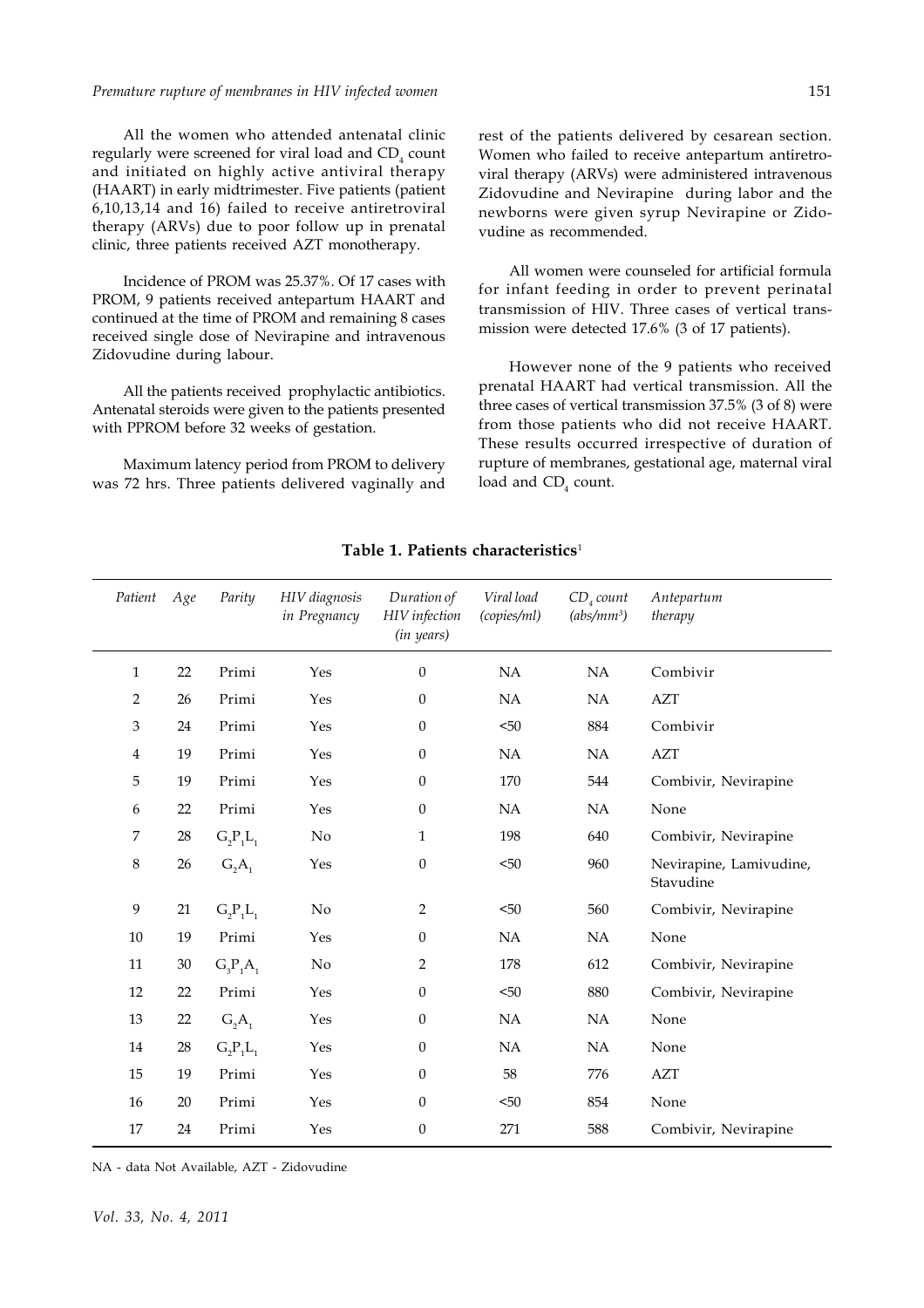| Patient                     | Gestational age<br>at PROM (in weeks) | Antibiotic           | Antenatal<br>$\mathcal{C}$ | Interval to<br>delivery | Mode of<br>delivery        | Vertical<br>transmission |
|-----------------------------|---------------------------------------|----------------------|----------------------------|-------------------------|----------------------------|--------------------------|
| $\mathbf 1$                 | $33\,$                                | Yes                  | Yes                        | $\mathbf{1}$            | $\mathbb{C}\mathbb{S}$     | $\rm No$                 |
| $\overline{2}$              | 31.5                                  | Yes                  | Yes                        | $\mathbf{1}$            | $\mathbb{C}\mathsf{S}$     | $\rm No$                 |
| $\ensuremath{\mathfrak{Z}}$ | 29.5                                  | Yes                  | Yes                        | $\mathbf{1}$            | $\mathop{\rm CS}\nolimits$ | $\rm No$                 |
| $\overline{4}$              | 36                                    | $\operatorname{Yes}$ | $\rm No$                   | $\mathbf{1}$            | $\mathbf{V}\mathbf{D}$     | $\rm No$                 |
| 5                           | 32                                    | Yes                  | Yes                        | $\mathbf{1}$            | $\mbox{VD}$                | $\rm No$                 |
| $\boldsymbol{6}$            | 28.5                                  | Yes                  | Yes                        | $\overline{2}$          | $\mathop{\rm CS}\nolimits$ | $\rm No$                 |
| $\boldsymbol{7}$            | $37\,$                                | yes                  | $\rm No$                   | $\mathbf{1}$            | $\mathbb{C}\mathbb{S}$     | $\rm No$                 |
| $\,8\,$                     | $38\,$                                | yes                  | $\rm No$                   | $\mathbf{1}$            | $\mathbb{C}\mathbb{S}$     | $\rm No$                 |
| 9                           | 37.2                                  | Yes                  | Yes                        | $\mathbf{1}$            | $\mathbb{C}\mathsf{S}$     | $\rm No$                 |
| $10\,$                      | 32.2                                  | Yes                  | $\rm No$                   | $\mathbf{1}$            | $\mathop{\rm CS}\nolimits$ | yes                      |
| 11                          | $37\,$                                | Yes                  | $\rm No$                   | $\mathbf{1}$            | $\mathbf{V}\mathbf{D}$     | No                       |
| $12\,$                      | 32.5                                  | Yes                  | $\rm No$                   | 3                       | $\mathbb{C}\mathsf{S}$     | $\rm No$                 |
| $13\,$                      | 29.6                                  | Yes                  | Yes                        | 3                       | $\mathbb{C}\mathbb{S}$     | $\rm No$                 |
| 14                          | 33                                    | Yes                  | $\rm No$                   | $\mathbf{1}$            | $\mathbb{C}\mathsf{S}$     | yes                      |
| $15\,$                      | 32                                    | yes                  | $\rm No$                   | $\mathfrak{Z}$          | $\mathbb{C}\mathbb{S}$     | No                       |
| 16                          | 30.5                                  | yes                  | No                         | $\mathbf{1}$            | $\mathbb{C}\mathbb{S}$     | Yes                      |
| 17                          | 29.2                                  | Yes                  | Yes                        | 2                       | $\mathbb{C}\mathbb{S}$     | $\rm No$                 |

**Table 2. Premature rupture of membranes and delivery characteristics**<sup>1</sup>

CS - Caesarean Section, VD - Vaginal Delivery

# **Discussion**

In pregnancies complicated by maternal HIV infection, duration of rupture of membranes >4 hours in term pregnancies appear to increase the risk of intrapartum vertical transmission<sup>4,5</sup>. In a study assessing<sup>6</sup> prolong rupture of membranes in term (>37 weeks) relative to preterm (<37 weeks) the author found 3.8-fold RR (95% CI 1.9,7.8) increase in intrapartum HIV transmission in preterm compared to term infants whose membranes had been ruptured >4 hours. However transmission risk was not stratified by the use of antiretroviral therapy, gestational age, nor mode of delivery<sup>6</sup> however in our study duration of membrane rupture was not a risk factor for vertical transmission. Interestingly monotherapy or lack of antiretroviral therapy were independently associated with neonatal infection and our case series suggests that those HIV infected mothers who received antepartum HAART and delivered by cesarean section vertical transmission

has not occurred in the preterm infants (gestational age <32 weeks patient- 2, 3, 6, 13 and 17). This shows that preterm infants are not at increased risk of acquiring infection at the time of delivery and definitely there is direct relationship between combination of antiretroviral therapy and mode of delivery to reduce the rate of vertical transmission.

Our limited study suggests that expectant management may be offered to those patients who are on antepartum ARVs and developed preterm premature rupture of membranes.

### **References**

- 1. Aagaard-Tillery KM, Lin MG, Lupo V, Buchbinder A, Ramsey PS. Preterm premature rupture of membranes in HIV infected women: a novel case series. *Infect Dis Obstet Gynecol* 2006: 53234. Published online 2006 April 20.
- 2. Alvarez JR, Apuzzio JJ. Controversies in the management of preterm premature rupture of membranes. *Progress In Obstetrics and Gynecology* **18**: 203-22.

*Sri Lanka Journal of Obstetrics and Gynaecology*